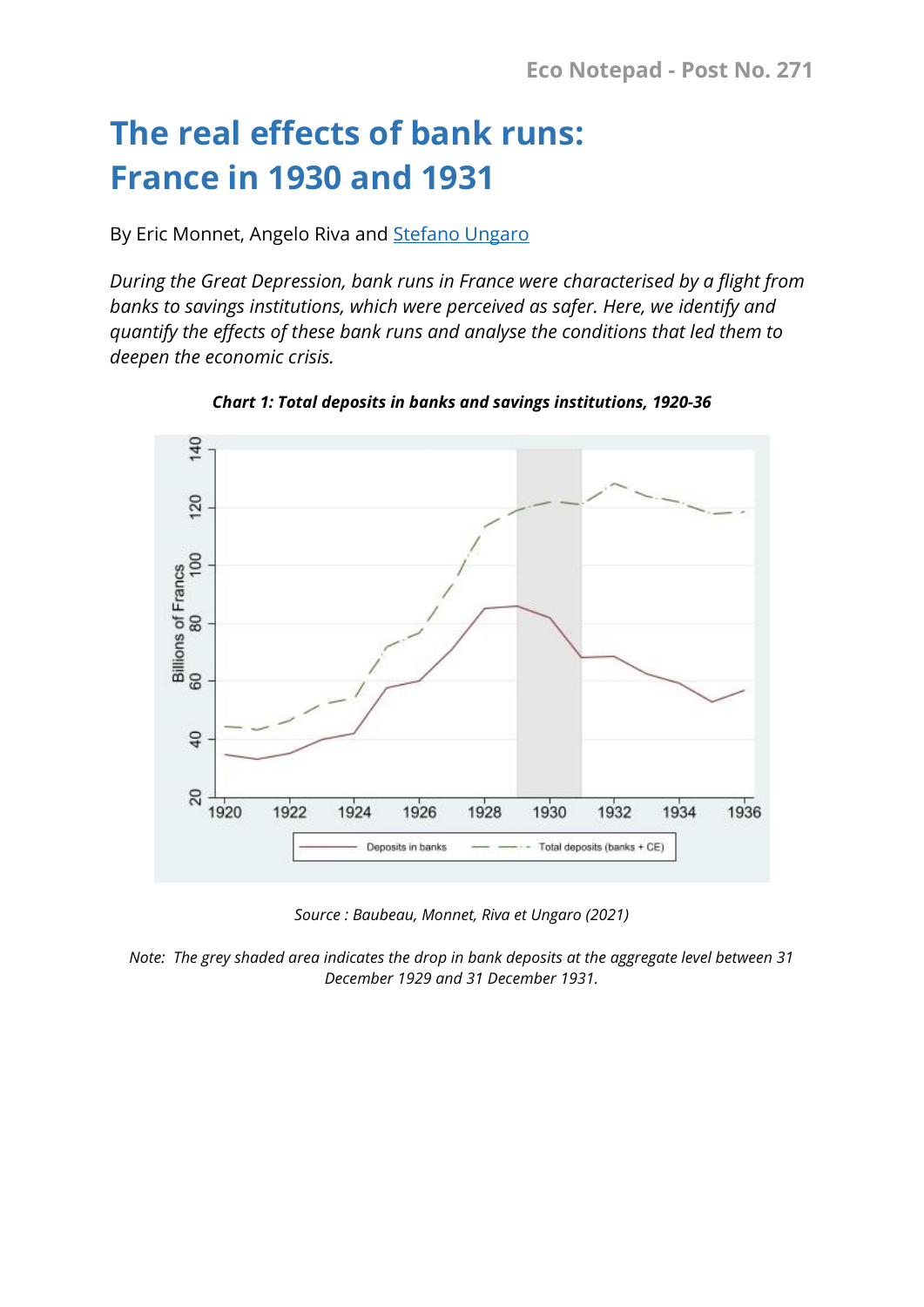Although there is extensive economic literature on bank runs, two blind spots remain. First, economists are often incapable of identifying the causal effects of bank runs and are thus unable to quantify the impacts. This is because it is difficult to distinguish between bank runs caused by self-fulfilling changes in depositors' expectations and panics triggered by deteriorating economic fundamentals. Second, the literature rarely considers what happened to the deposits that were withdrawn from the banks. The standard assumption is that during a period of extreme risk aversion individuals prefer to hoard cash rather than trust other banks. Consequently, traditional models do not consider the other liquid assets available to depositors, even though these assets themselves can be a source of bank runs.

In this blog, we look at these two issues together. We investigate the causal impact of bank runs by taking as a means of identification a key feature of the Great Depression in France in 1930-31 that created exogenous geographical variations in bank deposit withdrawals: the density of savings institutions (*Caisses d'épargne ordinaires* – CEOs) at the local level.

## **Flight-to-safety and the credit crunch**

The financial crisis in France in the 1930s was characterised by a flight-to-safety (see Chart 1). Starting in November 1930, French depositors – both households and firms – suddenly withdrew their funds from commercial banks across the country [\(Baubeau, Monnet, Riva](https://publications.banque-france.fr/en/flight-safety-and-credit-crunch-new-history-banking-crisis-france-during-great-depression)  [and Ungaro 2021,](https://publications.banque-france.fr/en/flight-safety-and-credit-crunch-new-history-banking-crisis-france-during-great-depression) [Monnet, Riva and Ungaro 2021\)](https://acpr.banque-france.fr/les-effets-reels-des-ruees-bancaires-lexemple-de-la-grande-depression-en-france-1930-1931). At the time, French banks were still unregulated: the first banking laws were passed in 1941. Depositors transferred the funds they withdrew from banks to CEOs. Unlike banks, CEOs were regulated and had the advantage of being guaranteed by the government, but they were not authorised to provide loans or payment services: they could only hold government securities. Consequently, at the local level, savings institutions did not offer an alternative to bank credit.

The right-hand panel in Chart 2 shows the correlation between the local distribution of CEOs prior to the crisis, measured by the number of accounts per inhabitant in 1924, and the growth rate of banking activity between 1929 and 1932. We use the number of bank branches (the only bank statistic available at departmental level for this period) to approximate banking activity.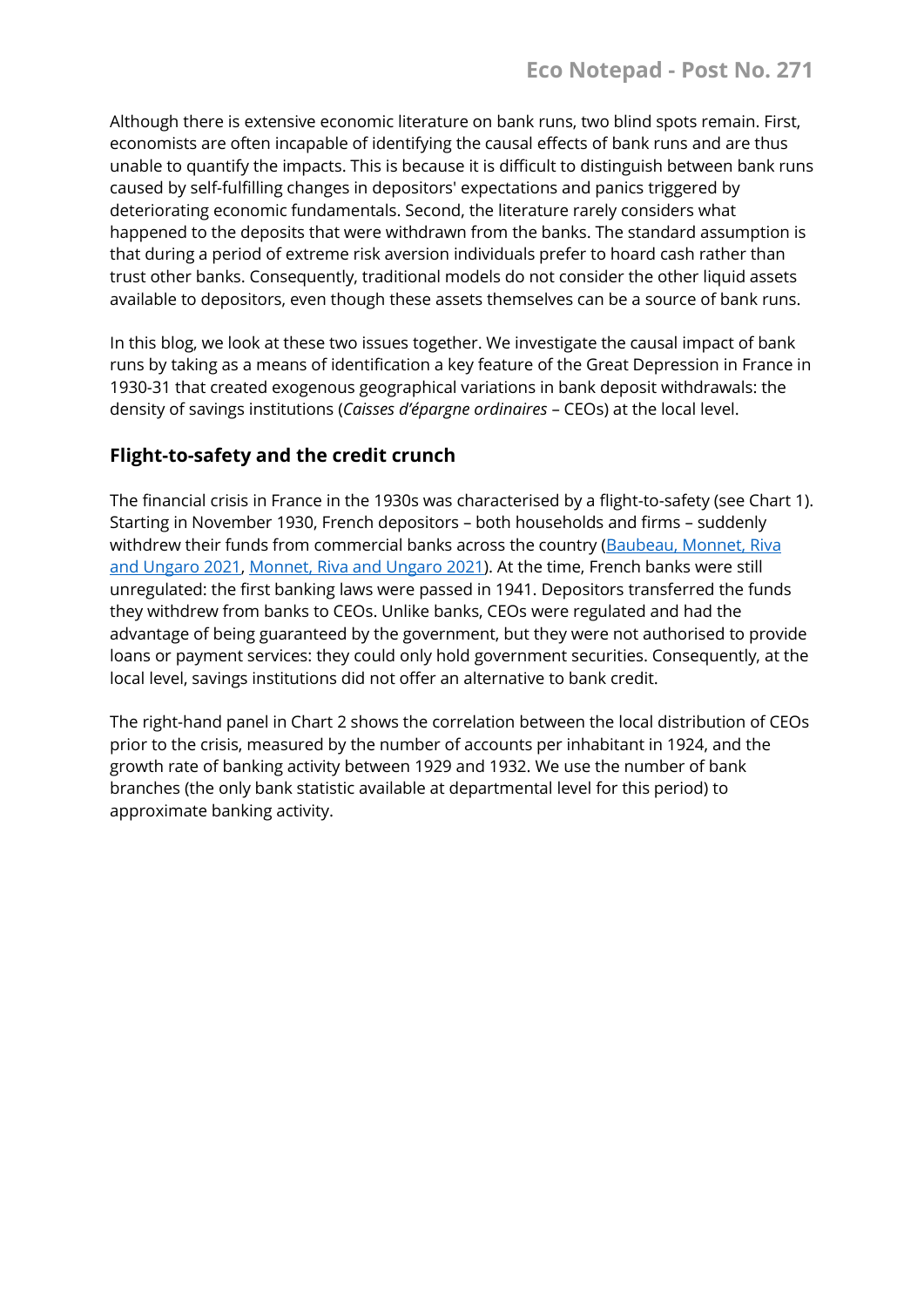

*Chart 2: Flight-to-safety at the local level*

*Source : Monnet, Riva et Ungaro (2021)*

## *Note: Number of pre-crisis CEO accounts per 1,000 inhabitants (1924) and the growth rate of bank branches, at departmental level. Left-hand panel: prior to the crisis (end-1925 to end-1928). Right-hand panel: during the crisis (end-1929 to end-1932).*

The chart shows a strong negative correlation during the crisis years between the pre-crisis density of CEOs and the growth rate of banking activity. Econometric analyses and the historical literature establish that the departments with a higher density of CEOs are those that experienced the most significant decline in banking activity [\(Monnet, Riva and Ungaro](https://acpr.banque-france.fr/les-effets-reels-des-ruees-bancaires-lexemple-de-la-grande-depression-en-france-1930-1931)  [2021\)](https://acpr.banque-france.fr/les-effets-reels-des-ruees-bancaires-lexemple-de-la-grande-depression-en-france-1930-1931). For example, the most affected areas include departments in the east and south-east of the country and major industrial zones where savings institutions were widespread. By contrast, departments that had fewer CEO accounts per inhabitant saw a smaller decline and even an increase in bank branch numbers.

This negative correlation was not the continuation of a prior trend. The left-hand panel in Chart 2 shows no correlation between the pre-crisis (1924) CEO density and the growth rate of bank branches between 1925 and 1928. Prior to the crisis, CEOs and banks complemented each other rather than acting as a substitute (Bonin, 1999). Banks provided their customers with means of payments and services such as portfolio management and investment advice – often free of charge – while CEOs simply offered "pure", albeit well remunerated, deposit accounts.

However, when the panic broke out, withdrawals from banks were observed countrywide and deposits in CEOs and in banks became negatively correlated. Consequently, bank lending to the economy contracted. Local GDP fell sharply in real terms as CEOs transferred